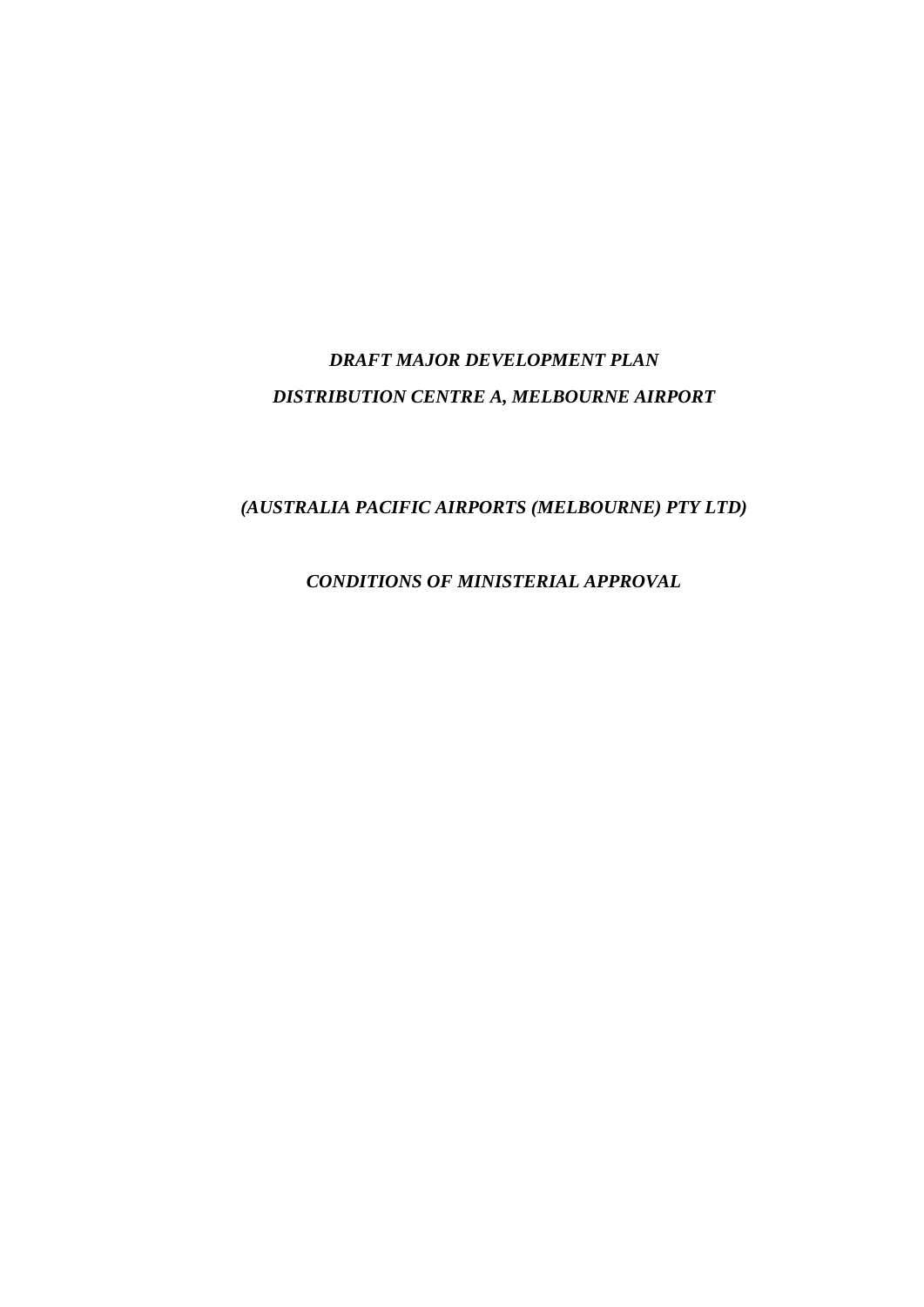## **DEFINITIONS**

In this document, unless the contrary intention appears:

**APAM,** means Australia Pacific Airports (Melbourne) Pty Ltd and any future lessee company for Melbourne Airport.

**ABC** means the Airport Building Controller for the Airport appointed by the Secretary of the Department (or his/her delegate) under the Airports (Building Control) Regulations 1996.

**Act** means the *Airports Act 1996* as amended from time to time.

**Airport** means Melbourne Airport.

**AEO** means an Airport Environment Officer for the Airport appointed under the Airports (Environment Protection) Regulations 1997.

**CEMP** means the Construction Environmental Management Plan for the Development.

**construction period** means the period beginning at the commencement of construction of the Development and ending on the day a certificate of use is issued for the Development under the Airports (Building Control) Regulations 1996.

**the Department** means the Department administered by the Minister.

**Development** means the development proposed in the MDP.

**Minister** means the Minister administering the Act.

**MDP** means the Major Development Plan: Distribution Centre A.

#### **INTERPRETATION**

In this document, unless the contrary intention appears:

- (i) if a word or phrase is given a particular meaning above, other parts of speech and grammatical forms of that word or phrase have corresponding meanings; and
- (ii) a term that is defined in the Act or in regulations made under the Act has the same meaning when it is used in this document.